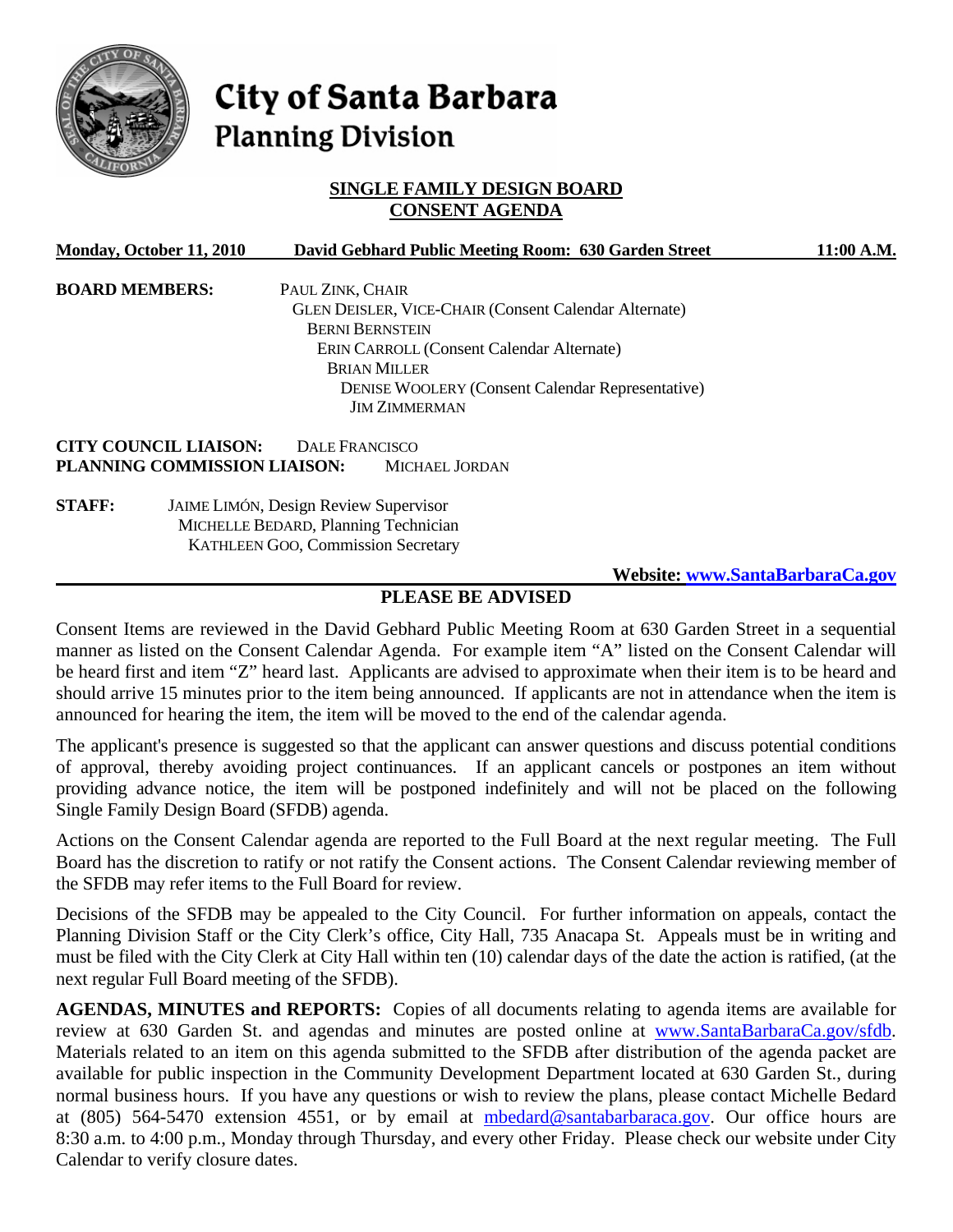**AMERICANS WITH DISABILITIES ACT:** In compliance with the Americans with Disabilities Act, if you need special assistance to gain access to, comment at, or participate in this meeting, please contact the Planning Division at (805)564-5470. If possible, notification at least 48 hours prior to the meeting will enable the City to make reasonable arrangements in most cases.

**NOTICE:** On Wednesday, October 06, 2010, this Agenda was duly posted on the indoor and outdoor bulletin boards at the Community Development Department, 630 Garden Street, and online at [www.SantaBarbaraCa.gov/sfdb](http://www.santabarbaraca.gov/sfdb).

**PUBLIC COMMENT:** Any member of the public may address the Single Family Design Board Consent Representative for up to two minutes on any subject within their jurisdiction that is not scheduled for a public discussion before the Board.

## **REFERRED BY FULL BOARD**

## **A. 102 ONTARE HILLS LN** A-1 Zone

| Assessor's Parcel Number:  | 055-160-054      |
|----------------------------|------------------|
| <b>Application Number:</b> | MST2010-00156    |
| Owner:                     | Wynpac IV, LLC   |
| Architect:                 | <b>Bill Wolf</b> |
| Owner:                     | Stephen P. Wiley |
|                            |                  |

(Proposal for a new two-story 4,282 square foot single-family residence, 750 square foot detached threecar garage, and 500 square foot accessory space above the garage. The project includes a new driveway, hardscape, retaining walls, landscaping, and grading for foundation and site. The proposed total of 5,532 square feet on the 1.1 acre vacant lot in the Hillside Design District is 110% of the maximum guideline floor to lot area ratio.)

**(Preliminary Approval was granted on 7/19/2010. Final Approval is requested.)** 

# **REFERRED BY FULL BOARD**

# **B. 1201 CIMA LINDA LN A-2 Zone**

| Assessor's Parcel Number:  | 015-161-019       |
|----------------------------|-------------------|
| <b>Application Number:</b> | MST2010-00277     |
| Owner:                     | Anna and Jar Lehr |
| Designer:                  | Anna Lehr         |

(Proposal for an exterior remodel to the existing two-story, 2,395 square foot, single-family residence and two-car carport. The alterations include replacing the existing wood shake roof with a tile roof, replace wood siding with stucco, replace existing windows and doors with double glazed windows and doors, convert the existing two-car carport to a 420 square foot two-car garage, replace the existing patio cover with new and replace and reduce the existing concrete patio with a new stone pavement. The proposal will result in a 380 square foot reduction in roof area and concrete pavement. The existing single-family residence is 58% of the maximum floor to lot area ratio guideline.)

**(Preliminary Approval was granted on 9/27/2010. Final Approval is requested.)**